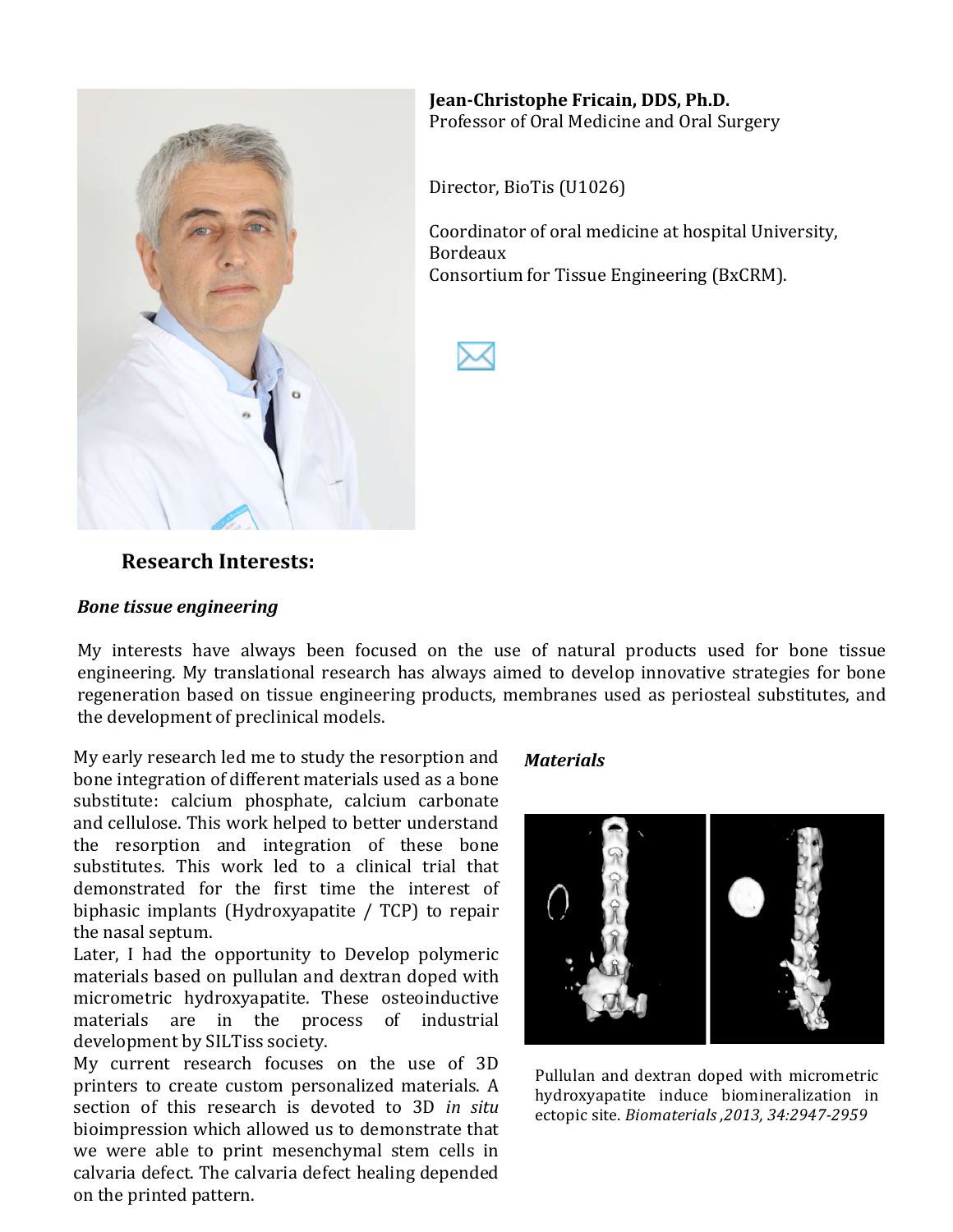#### *Membranes*

For many years my research focuses on the realization of periosteal substitutes according to the technique of induced membranes. We have demonstrated the value and feasibility of this technique in human mandible to treat osteoradionecrosis. Today this technique is used by many orthopedists and maxillofacial surgeons. In continuation of this work, we now focuse our research on the use of human amniotic membrane in place of the induced membrane to cancel one operating time.

#### *Preclinical%models*

Due to my surgical bakground, I developed in the laboratory many preclinical models to study bone regeneration in the presence of bone substitutes or induced membranes. These models are devoted to analyze biocompatibility in small animals models or to evaluate the efficacy in more complex models in large animals, that mimics clinical situations of oral and maxillofacial surgery (sinus lift, regeneration of the nasal septum, bone regeneration around dental implant, segmental mandibulectomy with or without radiation). Today, our research in the field of 3D printing, aims at developing models to reduce the proportion of animal used for biocompatibility studies.<br>
Comparative study of membranes induced by

### **Keywords/expertise:**

- $\bullet$  Preclinical model
- Bioprinting
- **Biofabrication**
- Bone substitute
- Oral surgery
- Oral medicine
- Induced membrane
- Tissue-engineering
- Bioengineering
- Regenerative Medicine
- Cell-based therapies
- Cell-free strategy
- Calcium phosphate
- Pre-clinical studies



*Mandibular# reconstruction# using# induced# membranes with autologous bone graft or HA-BTCP :# animal# model# study# and# preliminary# results# in# patients Int# J# Oral# Maxillofac# Surg.# 2009#* Dec;38(12):1289-97.



pmma or silicone and influence of external radiotherapy. *Acta# Biomater.# 2015# jun:19:119-27.* 

- Stem cells
- Osteoinduction
- osteoconduction
- Translational medicine
- Patents
- Technology transfer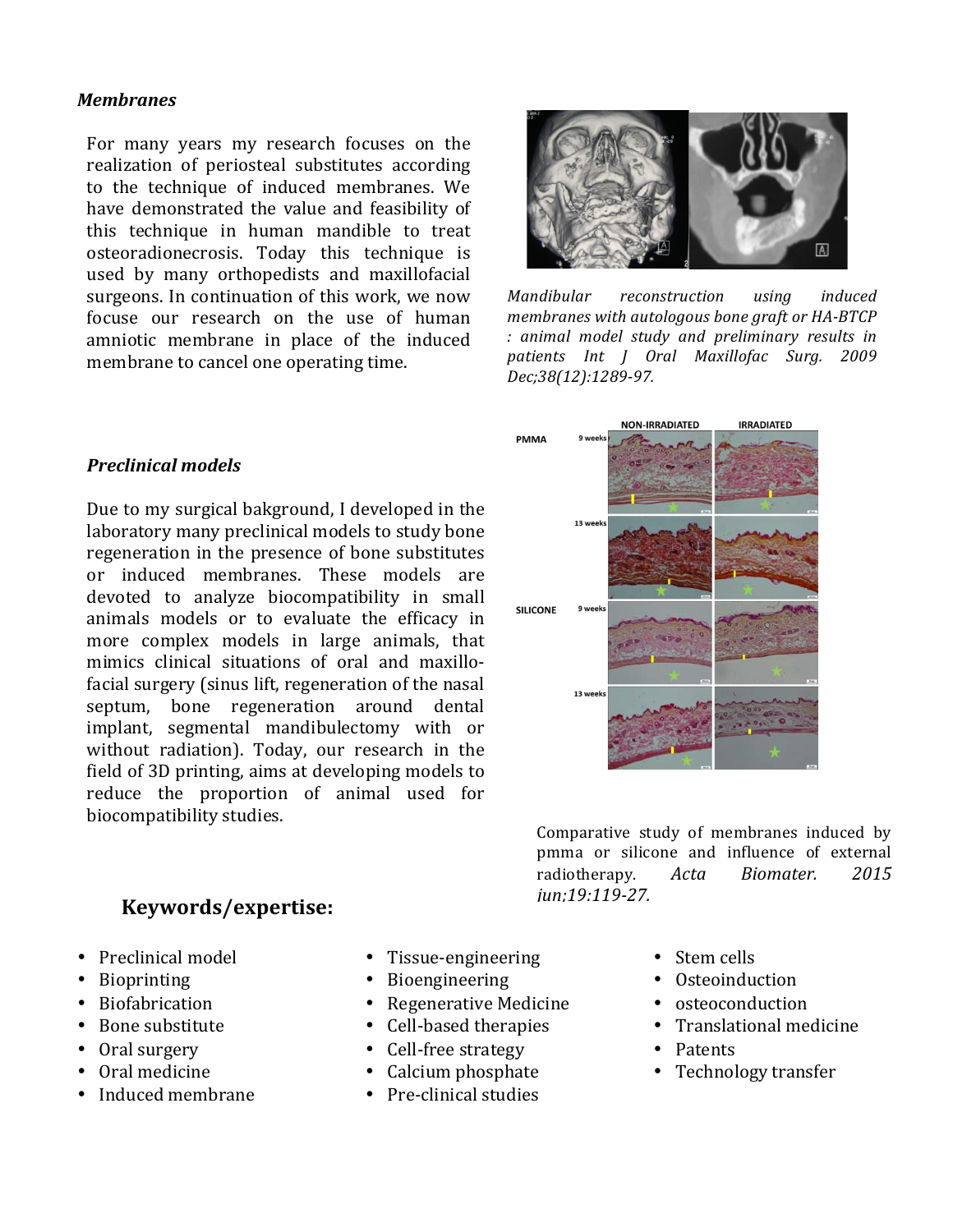### **Selected.publications since.2009:**

- *Mandibular reconstruction using induced membranes with autologous bone graft or HA-BTCP : animal model study and preliminary results in patients* N. ZWETYENGA – S. CATROS – C. DEMINIERE – F. SIBERCHICOT – **J.C. FRICAIN.***.* Int J Oral Maxillofac Surg. 2009 Dec;38(12):1289-97.
- *Subcutaneous-induced membranes have no osteoinductive effect on macroporous HA-TCP in vivo* CATROS S, ZWETYENGA N, BAREILLE R, BROUILLAUD B, RENARD M, AMEDEE J, **FRICAIN JC..** J Orthop Res. 2009;27(2):155-61.
- *Biphasic calcium phosphate to repair nasal septum: the first in vitro and in vivo study* DE GABORY L, BAREILLE R, STOLL D, BORDENAVE L, **FRICAIN JC**. Acta Biomater 2010;6(3):909-19. .
- Laser-Assisted Bioprinting for creating on-demand patterns of human osteoprogenitor cells and nano-hydroxyapatite S CATROS, **JC FRICAIN**, B GUILLOTIN, B PIPPENGER, R BAREILLE, E LAPLAUD, B DESBATS, J AMEDEE, F GUILLEMOT *Biofabrication,* 3; 2011: 025001
- *Magnetic resonance imaging tracking of human adipose derived stromal cells within threedimensional scaffolds for bone tissue engineering* LALANDE C, MIRAUX S, DERKAOUI SM, MORNET S, BAREILLE R, **FRICAIN** JC, FRANCONI JM, LE VISAGE C, LETOURNEUR D, AMEDEE J, BOUZIER-SORE AK.Eur Cell Mater. 2011 Apr 11;21:341-54
- *Assessment of biphasic calcium phosphate to repair nasal septum defects in sheep*. DE GABORY L, DELMOND S, DEMINIERE C, STOLL D, BORDENAVE L, **FRICAIN JC.** Plast Reconstr Surg. 2011;127(1):107-16.
- *Layer-by-layer tissue microfabrication supports cell proliferation in vitro and in vivo.* CATROS S, GUILLEMOT F, NANDAKUMAR A, ZIANE S, MORONI L, HABIBOVIC P, VAN BLITTERSWIJK C, ROUSSEAU B, CHASSANDE O, AMEDEE J, **FRICAIN JC**. Tissue Eng Part C Methods. 2012, 18(1):62-70.
- *A nano-hydroxyapatite - Pullulan/dextran polysaccharide composite macroporous material for bone tissue engineering.* **FRICAIN JC**, SCHLAUBITZ S, LE VISAGE C, ARNAULT I, DERKAOUI SM, SIADOUS R, CATROS S, LALANDE C, BAREILLE R, RENARD M, FABRE T, CORNET S, DURAND M, LEONARD A, SAHRAOUI N, LETOURNEUR D, AMEDEE J. Biomaterials. 2013, 34(12): 2947-59.
- *pullulan/dextran/nha macroporous composite beads for bone repair in a femoral condyle defect in rats.* SCHLAUBITZ S, DERKAOUI SM, MAROSA L, MIRAUX S, RENARD M, CATROS S, LE VISAGE C, LETOURNEUR D, AMEDEE J, **FRICAIN JC**. plos one. 2014 oct 20;9(10):e110251.
- *statins and alveolar bone resorption: a narrative review of preclinical and clinical studies.* DE MONES E, SCHLAUBITZ S, CATROS S, **FRICAIN JC.** oral surg oral med oral pathol oral radiol. 2015 jan;119(1):65-73.
- *comparative study of membranes induced by pmma or silicone in rats, and influence of external radiotherapy.* DE MONES E, SCHLAUBITZ S, OLIVEIRA H, D'ELBEE JM, BAREILLE R, BOURGET C, COURAUD L, **FRICAIN** JC. acta biomater. 2015 jun;19:119-27.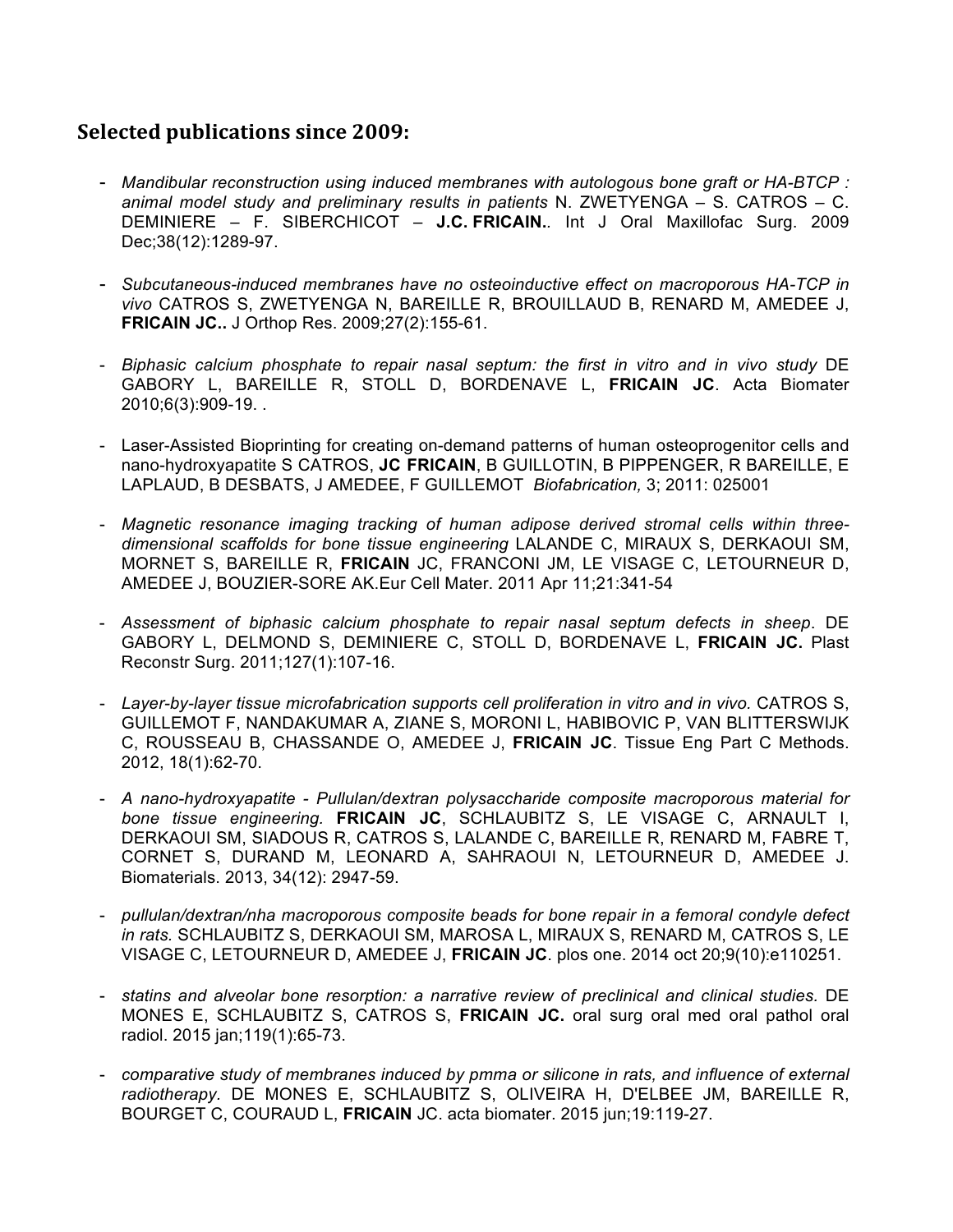## **Patents:**

- Process to extract organic matrix from coral. Y. Lepetitcorps, JC Fricain, V. Souillac, A. Largeteau, R. Schmitthaeusler.. PCT : FR2004/03126, 2004.
- Bioprinting station, assembly comprising such Bioprinting station and Bioprinting method. F Guillemot, V Keriquel, S Catros, JC Fricain. EP10305224.7
- Porous polysaccharide scaffold comprising nano-hydroxyapatite and use for bone formation C Le Visage, M Derkawi, D Letourneur, S Catros, JC Fricain, J Amédée Inserm patent PCT/EP2012/064924 **licencing by SilTiss** (Member of the Administration Committee of the Company)

# **Teaching.Activities:**

- Deputy director of Bordeaux dental university
- Member of National University Council for oral surgery
- Member of scientific Council for internship in odontology
- Member of scientific council (OGDPC) for training in odontology
- Teaching at dental university oral surgery and oral medicine, Biomaterials and Medical devices at the University of Bordeaux;
- Training of 8 PhD students, 15 master students from 1997.

# **Clinical.Activities:**

- In charge of oral bone and soft tissue pathology diagnostic and treatment, in the Department of oral health and odontology at Bordeaux University Hospital, since 1997.
- Coordinator of oral surgery resident for Aquitaine area
- Chief redactor of oral surgery, oral medicine (MBCB) review
- Member of the editorial committee of Information Dentaire review
- Member of the national commission for oral surgery qualification

# **Funding:**

- National funds from: GBM Aquitaine, Conseil Régional d'Aquitaine, Fondation des gueules cassées, Fondation de l'Avenir, Fondation pour la Recherche Médicale, ANR PNANO, ANR Blanc, ANR Emergence, ANR TECSAN.
- Partner to several Concerted Actions or European Programmes: Euronanomed FP7 NANGIOFRAC (2012-2015)-. FP7 NAMBIO COST (2012-2014). Programme de Recherche Avancée (PRA) with China,Funds from Inserm/DHOS (2010-2011)
- Main collaborations with companies: TEKNIMED, MERCK BIOMATERIALS (Darmstadt, Germany, CIFRE, PhD), Poietis, Straumann, SilTiss.